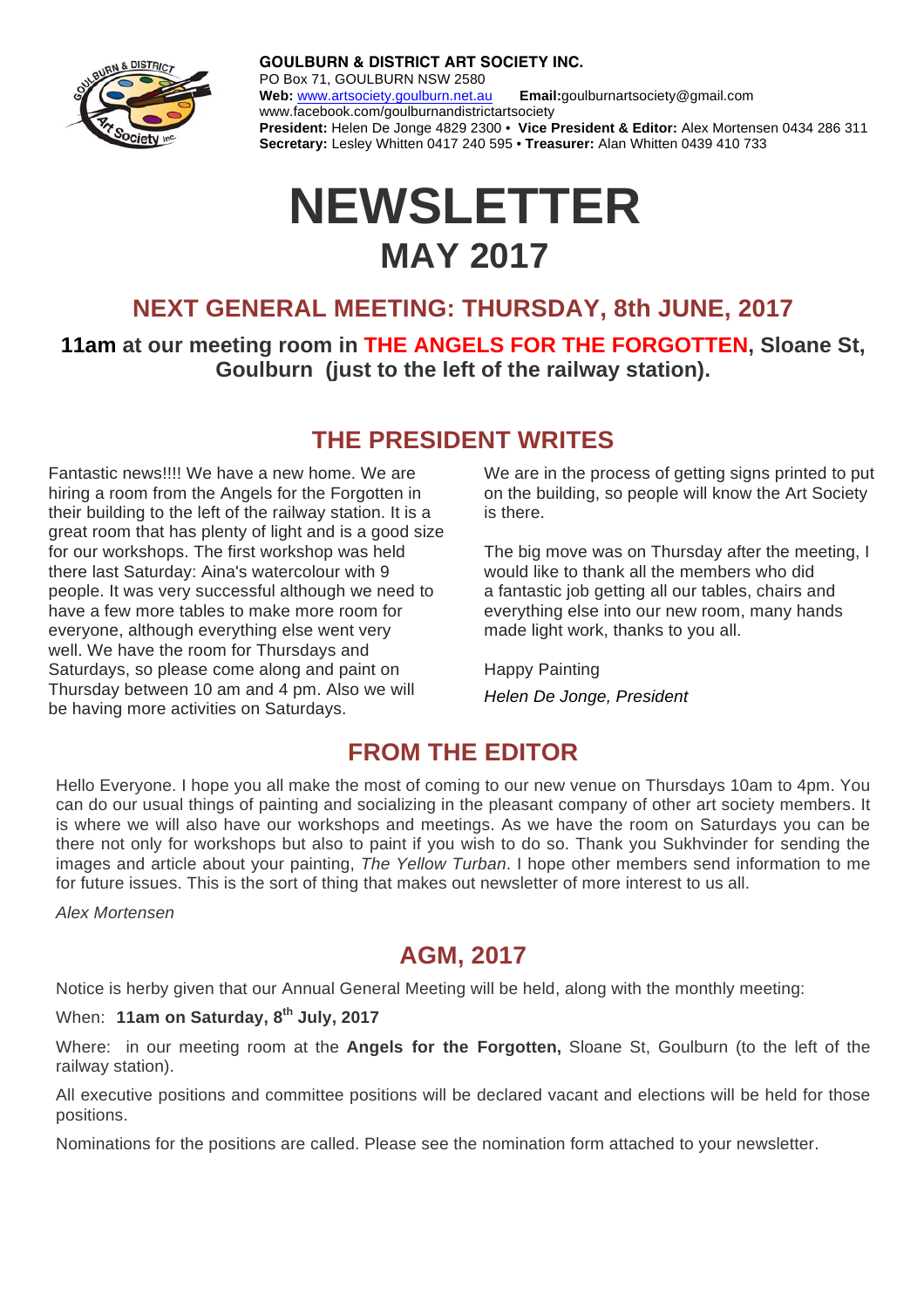### **AINA'S WORKSHOP REPORT**



Aina's watercolour workshop was another well-attended and successful one. She had the honour of being the first to run a workshop in our new venue at the Angels for the Forgotten. Everyone felt it was a good place to have it and of course enjoyed Aina's tutelage.

*Left: Hard at work in our new room at the Angels for the Forgotten.*  Photo by Helen DE Jonge.

### **YELLOW TURBAN**

Our member, Sukhvinder Sugga, with his exquisite watercolor, was deservedly one of the finalists in a recent competition in the International Artist Magazine. Congratulations from all of us, Sukhvinder. Here is the article:

#### *My Inspiration*:

I love to paint people, as the face expresses a person's personality and life experiences. 'The Yellow Turban' is the result of my visit to the Red Fort in Agra, city of the Taj Mahal. This Rajasthani man was standing near the fort's entrance, his yellow turban shining in the warm wintry light caught my attention; his face was dark and the bright turban enhanced his strong features while displaying youthfulness in this age. I've been working a series for few years and this portrait is part of "Head of Gears" series that is currently in progress.

#### *My Design and Strategy:*

My preferred medium is oil but recently I found water color provides vibrant color and depth. I've chosen a triangular composition with the turban as base. My main aim was to have the face and turban complement each other. I painted the vibrant turban with cadmium



#### *My Working Proces:*

I began with a small study after a couple of sketches using several photos as references to evaluate if the yellow water color would glow on the white paper against the purple background and dark skin. Heavy water color 600gms cold pressed paper was selected for final painting. Using the glazing technique, I started with very thin paint washes the painting was built layer upon layer by leaving each layer to dry for a day or two using a limited palette. The final couple of layers were applied wet-on-dry using thick paint, white spots in the eyes were scratched with a sharp craft knife and the edges were softened with small brushes. I evaluate my progress by stepping back and looking through a mirror on the back wall from time to time. I put painting away for few days and then see the work with a fresh eye and make any final touches.

#### *My Contact Details:*

email: Sukhvinder.Saggu@gmail.com web: www.SAGGUARTIST.com



Sugga S. *Yellow Turban*, watercolour, 40x32cms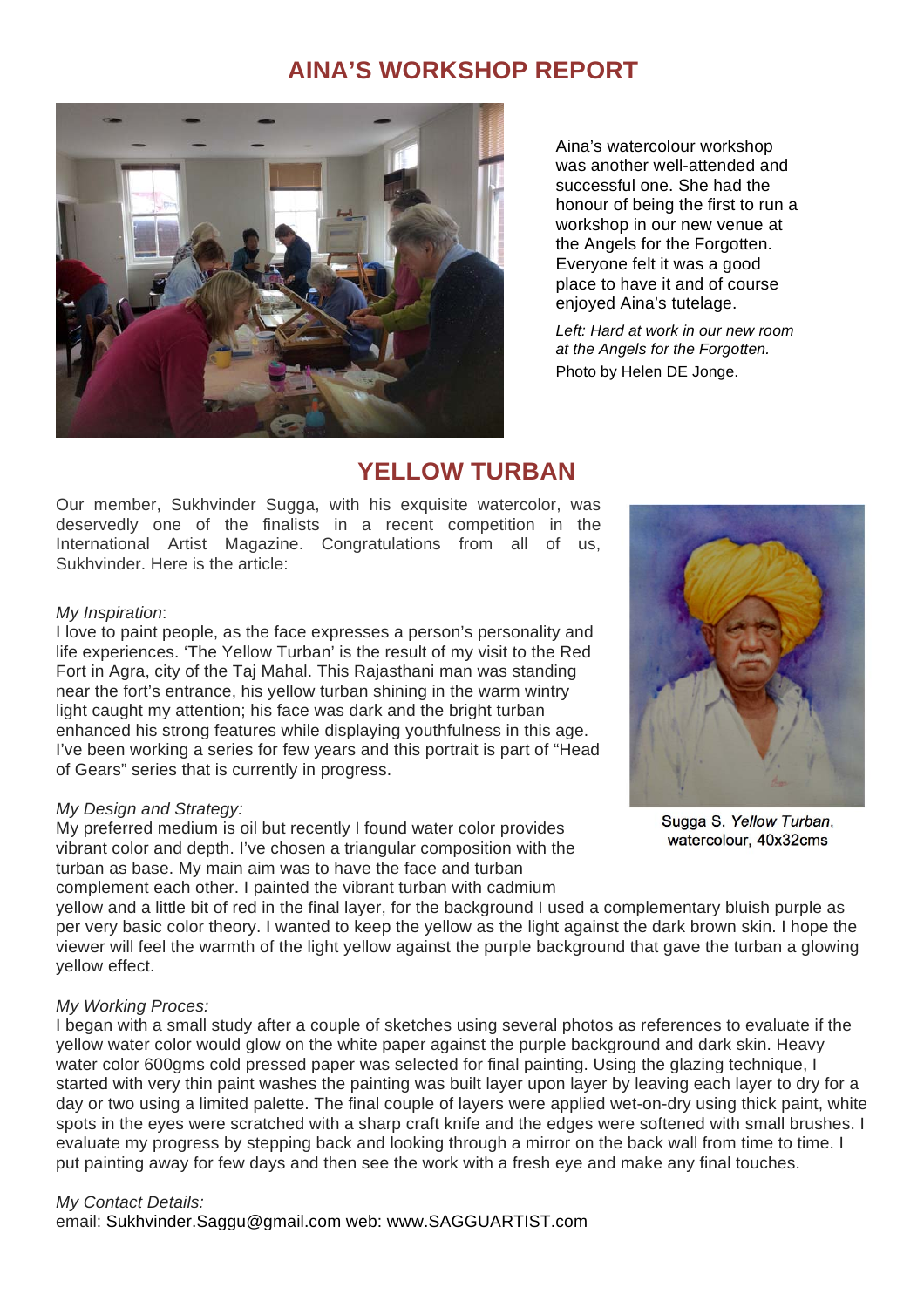### **WORKSHOPS**

To reserve your place and to find out more details for any workshop, phone Helen De Jonge 4829 2300.

**JUNE, 24<sup>rd</sup>. Marion Schumacher**, (GDAS member): **Acrylics** for beginners, intermediate and advanced levels. Fee: to be advised. Marion has run many a great workshop for us. PLEASE NOTE the new date for this one. At our room in Angels for the Forgotten.

**AUGUST 26th,Helen De Jonge,** (GDAS member): **Pen & Wash** for beginners and intermediate levels. Fee: Members \$10; non-members \$30. Helen has much to offer to participants and has run a number of very popular workshops. At our room in Angels for the Forgotten.

**SEPTEMBER,** 16th**. Nell Anderson: Watercolour** farmyard animals. Nell is a well-known Canberra watercolour artist having done a number of workshops with us. At our room in Angels for the Forgotten.

**OCTOBER** (late) or **NOVEMBER** (early) (precise date to be advised). **Helen Cottle,** (Guest artist): Helen is a very well-known Victorian artist and will be very welcome here for a two-day workshop. Details will be provided once we have them. At our room in Angels for the Forgotten.

### **AROUND THE TRAPS**

Congratulations to Lesley on reaching another milestone in life – her  $70<sup>th</sup>$  one I believe. There was I thinking that she was just pushing 45! Her birthday present is a week's holiday in Bali with Alan. Lucky people!

Our best wishes go to Marion Schumacher who has had an operation and rather a bad trot after it. We hear that Donald De Jonge has recovered from an operation as well – all the best to you, Donald.

Katya Mortensen had a shock last month to be told she has cancer of the breast – it was confirmed on her birthday of all days. She will be having surgery to remove the cancerous tumor on 25<sup>th</sup> of this month. Katya wishes to take this opportunity to recommend to our lady members to have a regular mammogram as she does. Her cancer had appeared in the two years since her previous mammogram so it is still relatively small. Needless to say, we have again cancelled our holiday to Russia and Europe. If you would like to talk to a qualified and friendly breast cancer nurse about your concerns you can phone Sue 02 61289883 or Breast Screen NSW 1800 814145

### **A MOVING DAY**

Following the well attended meeting on the  $11<sup>th</sup>$ , most of the members present were able to take part in the moving of items such as tables, chairs, bookshelves and books from the Art Shed at the Men's Shed to the other side (the right side) of the tracks and in to our room at the Angels for the Forgotten in Sloane St just to the left of the railway station. So another new stage of our art society life has commenced and it should be a good one there. Of course we appreciate the stay that we had at the Men's Shed and the friendly contacts we made over those years and wish the Men's Shed members all the best for their future. We'll make it fit!



*Photos by Lesley Whitten* 



Hmmm. What now?